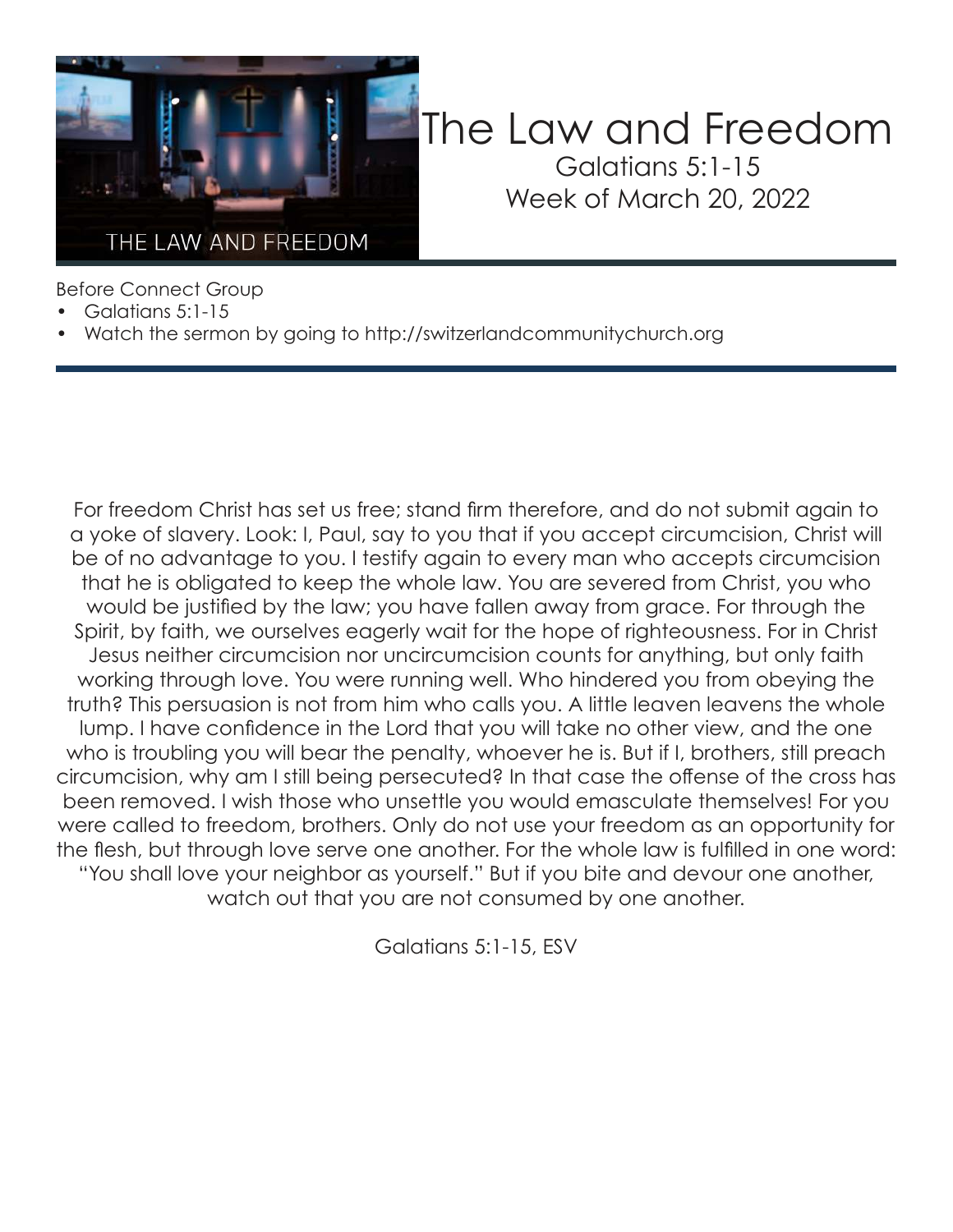## **Sermon Notes**

*Christ frees us from needing to earn our salvation through the law, frees us to be fully follow Him, and frees us to love one another deeply.*

Paul, talking to the church in Galatia is addressing an issue within the church. Specifically, that they have abandoned the true Gospel by returning to the old understanding that followers of Christ must fully adhere to the old requirements of the law in order to be saved. Apparently someone had come into their midst and taught that being Christian, or followers of The Way, had not been enough but that they needed to uphold all of the traditions of the Old Covenant submitting fully to the saving power of the law. Paul, in no uncertain terms calls this contrary to the Gospel and exhorts the people of God to stand firm in the Gospel and live according to the Spirit within them that draws them deeper in relationship with Jesus Christ and expresses it as love for one another.

In our modern setting, we seem to run into the same problem that the church in Galatia did. Gospel drift is a real concern in churches that pull in directions. People come and preach Gospels that run contrary to the actual Gospel of Jesus Christ. We try and make the Gospel more appealing, more fun, and more relavant. We trade the promise of eternal life for the temporary enjoyment of programmatic, event based church that only serves to stroke our own ego. Or, even worse, they add requirements to the Gospel that a person must meet in order to be legitimate memebrs of the church. The warning Paul gives to the church in Galatia is to ground themselves fully in the Gospel so that they known a false Gospel whenever they hear it and casting it aside. We are not saved by the additional requirements we add or the **Christ frees us from needing to earn our salvation through the law, frees us to be fully follow Him, and frees us to love one another deeply.** 

#### **We Are Not Saved By The Law But By Faith**

- Galatians 5:1 For freedom Christ has set us free; stand firm therefore, and do not submit *again to a yoke of slavery.*
- In this passage, Paul begins by talking about freedom, that we are free because of the work of Jesus Christ on the cross.
- Justification the act of being declared righteous before God.
	- This is not a process that one gradually grows into or we are gradually more and more justified. There are not degrees of holy and there are not degrees of perfection.
	- Justification is a light switch that is either on or off, not those fancy dimmer switches.
	- *James 2:10 For whoever keeps the whole law but fails in one point has become guilty of all of it.*
	- It does not matter if you mostly kept the law, if you broke any part of the law then you are by definition a law breaker, unjustified, unrighteous and unholy.
	- Why harp on this so much? Because some of us walk around a bit too high that we did something to earn the salvation we have received.
	- Luke 18:9-14 He also told this parable to some who trusted in themselves that they were righteous, and treated others with contempt: "Two men went up into the temple to pray, one a Pharisee and the other a tax collector. The Pharisee, standing by himself, prayed thus: 'God, I thank you that I am not like other men, extortioners, unjust, adulterers, or even like this tax collector. I fast twice a week; I give tithes of all that I get.' But the tax collector, standing far off, would not even lift up his eyes to heaven, but beat his breast, saying, 'God, be merciful to me, a sinner!' I tell you, this man went down to his house justified, rather than the other. For everyone who exalts himself will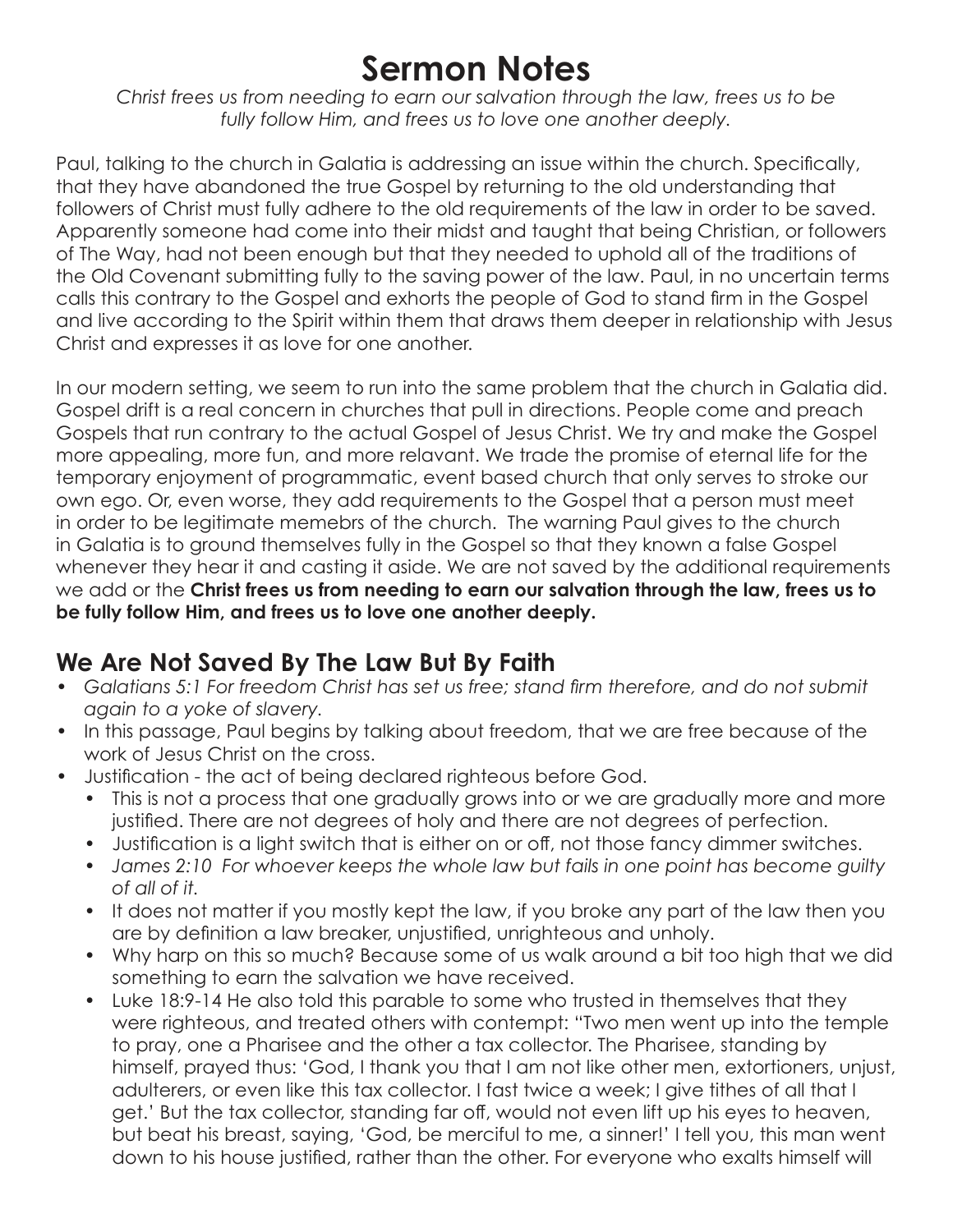be humbled, but the one who humbles himself will be exalted."

- Following the law for salvation is slavery
	- It is of no benefit.
	- If you break one part of the law you are a law breaker, definitionally.
	- If you are 99% holy (and you most definitely are not) and 1% sinful then you are definitionally unholy. Any slight deviation from perfection is the definition of imperfection. Not that God is talking about some slight deviation but a massive rebellion against a Holy and Sovereign King.
- The church in Galatia sought to create additional levels of compliance, not obedience but compliance, that people must look like them, talk like them, act like them and conform to everything they did before they can consider themselves members of the church.
- Our modern church has not grown any since the church in Galatia either. We consistently put up additional hoops for people to jump through as if there were more requirements to salvation other than faith in Jesus Christ
	- We expect perfection out of people before they can be Christian.
	- Christians have become this people who are so antithetical to grace.
	- We judge people as they walk in the door. We measure their holiness and their sanctification as a measure whether they even belong in the church at all. We scoff at people who come to church and look different, think different, and frankly sin different.
	- We want grace for ourselves but will turn our noses down at those who do not conform to what we think church should be and who we deem to be an appropriate person that comes to church.
- Requiring that people have full obedience to the law in order to come to Christ is the opposite of the Gospel. Yet none of us, absolutely none of us, can find our salvation through obedience to the law.
- If a church is growing, continuing to reach people as one body with many members, being good stewards of the time, talents, and treasures that God has given, staying on mission to proclaim the Gospel in all the world and to walk through the doors that God has opened, while opening doors for others to join this family in Christ, then, we have to understand that our church is going to get really messy.

People come to Christ at their lowest, at the height of their rebellion and they cry out for a Savior. Our response in this moment should not be to judge them in their sin or make them conform to our traditions but to hug the unclean knowing that they came to Jesus because deep down their soul knew they needed a Savior. From that recognition of a need of a Savior, God purifies the unclean.

#### **Obedience Is The Sign of Someone Free and In Christ**

- *Galatians 5:5-6 For through the Spirit, by faith, we ourselves eagerly wait for the hope of righteousness. For in Christ Jesus neither circumcision nor uncircumcision counts for anything, but only faith working through love.*
- Sin had created a barrier between us and God. The unrighteous, the unjustified, could not approach the infinite holiness and perfection of God.
	- In high school, I had been on a rowing team the entire time. Practices were long and grueling and often resulted in being caked in dirt, sweat, and various smells that accompanied exercise. After I came home, exhausted and wanted to sit down, my parents made it entirely clear that I was not to sit on the couch, the carpet, or come near them until my state of grossness had been dealt with.
	- In essence, I had been too dirty to even approach some places in the house until the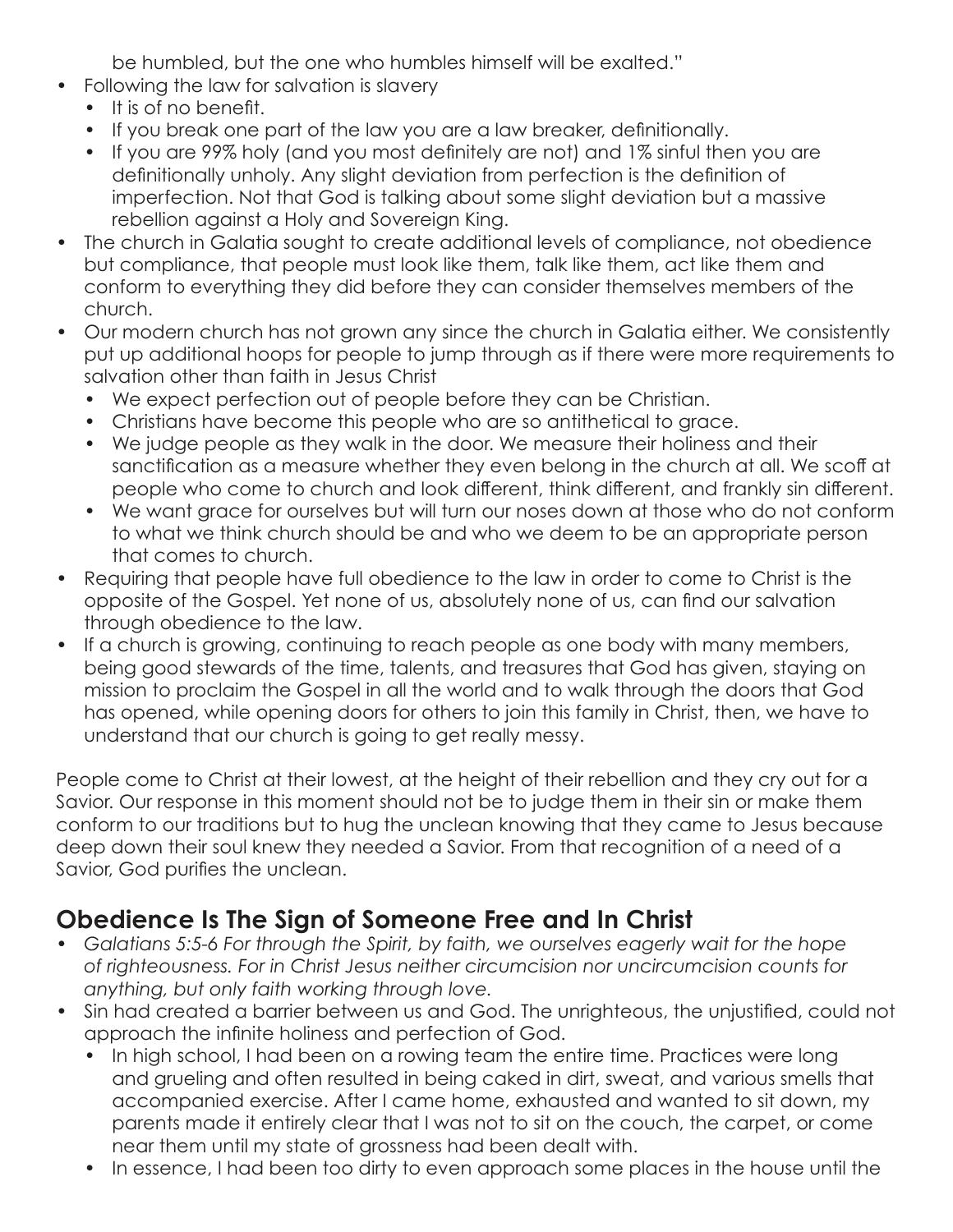issue of my filth had been cared for.

- Yet, while I could go take a shower and change, sin is different. The stain of sin cannot be cleaned off by ourselves and we find ourselves unable to approach God under any kind of circumstance.
- God, being the source and purity of life, cannot allow impurity to exist in its presence and the stain of sin stains the soul to the depth of our identity and our person. Sin is not something we do but it is grafted in to our DNA and identifies us as sinners. Even if we had wanted to clean ourselves up, it is a dirty sponge trying to clean a dirty dish, it will simply not be clean. Those who sin stand in rebellion against a just and perfect God who will deal harshly with sin.
- *Isaiah 59:1-4 Behold, the Lord 's hand is not shortened, that it cannot save, or his ear dull, that it cannot hear; but your iniquities have made a separation between you and your God, and your sins have hidden his face from you so that he does not hear. For your hands are defiled with blood and your fingers with iniquity; your lips have spoken lies; your tongue mutters wickedness. No one enters suit justly; no one goes to law honestly; they rely on empty pleas, they speak lies, they conceive mischief and give birth to iniquity.*
- The issue here is not in the hands of God being unable but in our own ability to present ourselves as approrpriate before God. Our sinfulness disqualifies us from standing in the presence of God or even cleaning oursleves us to do so.
- The core of the Gospel is that for the first time in history, in all creation, a perfect thing cleansed the imperfect rather than becoming tainted by it.
- Isaiah 6:6-7 Then one of the seraphim flew to me, having in his hand a burning coal that *he had taken with tongs from the altar. And he touched my mouth and said: "Behold, this has touched your lips; your guilt is taken away, and your sin atoned for."*
- The Angel approached Isaiah with a coal from the Lord and rather than the sin of Isaiah making the coal unclean and unfit for service, as is normally the case in temple worship, the fire of the Lord purified Isaiah and made Him worthy.
- We are similarly worthy, not because of our ability to follow the law, but because of the work of Jesus Christ. He and He alone paid the penalty of our sin, dying on the cross in our place and cleansing us from sin's effects.
- Now, in our freedom, we are free to approach God. We have been declared righteous in the eyes of God and now, with our identity no longer being in sin but fully in Christ, we can stand before God.
- The sign of love of God is obedience to follow HIm, knowing that He is the way, the truth, and the life. He is the source of all things good and the source of life for all who come to Him.
- Obedience is not squandered on living according to the flesh and the desires of our rebellion because of lives have been changed in our spiritual DNA.
- Hebrews 4:14-16 Since then we have a great high priest who has passed through the *heavens, Jesus, the Son of God, let us hold fast our confession. For we do not have a high priest who is unable to sympathize with our weaknesses, but one who in every respect has been tempted as we are, yet without sin. Let us then with confidence draw near to the throne of grace, that we may receive mercy and find grace to help in time of need.*
- God calls us to come into the Holy of Holies, standing before Him where once only the pure could do so, now, it is open to all who would follow HIm. And not just that, but to approach God with confidence.
- We still struggle with sin as our sanctification catches up to our justification. We grow in our expression of holiness because we have already been delcared to be righteous in the eyes of God.
- That sin you have been holding on to that you think makes you so unclean that God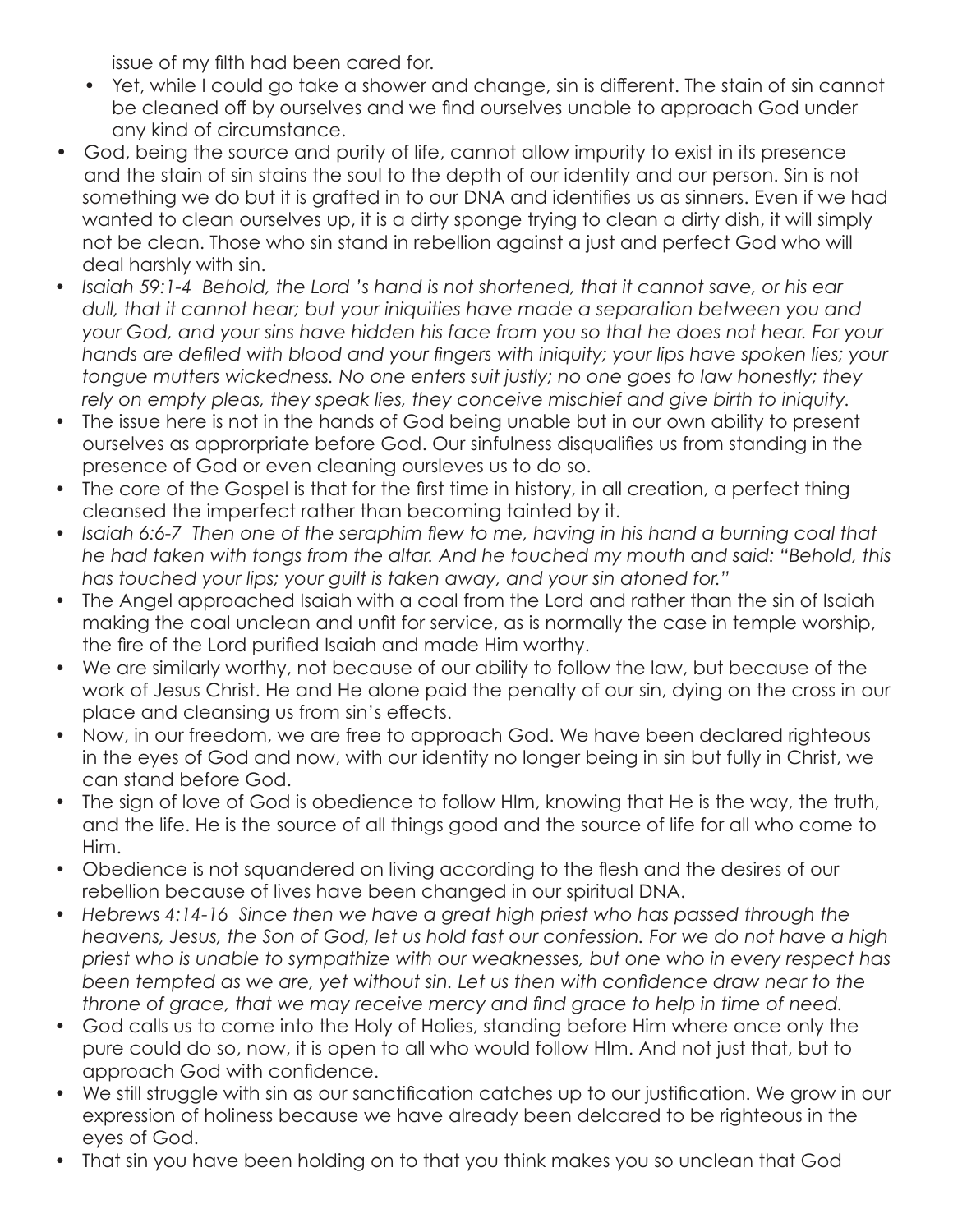could never love you, that is only lies from the enemy that wants to steal, kill, and destroy any hope you have by wallowing in self-pity and keeping you from engaging God who draws you closer to Himself.

• You can be free because you already are. Now, pursue God knowing that the barriers between us and Him have been shattered by the nail pierced hands that bled for our salvation.

The sin of the Pharisee and Judiazer was to tell people they were unworthy to approach God until they cleaned themselves up. The sin of the Gentiles was to believe it.

#### **Our Freedom Is Used to Love One Another**

- Galatians 5:14
- The whole of the law is fulfilled in loving your neighbor as yourself. As Paul brings this up, it is a clear refrence to the great commandment. The wording is incredibly similar between the two.
- *Matthew 22:36-40 "Teacher, which is the great commandment in the Law?" And he said to him, "You shall love the Lord your God with all your heart and with all your soul and with all your mind. This is the great and first commandment. And a second is like it: You shall*  love your neighbor as yourself. On these two commandments depend all the Law and *the Prophets."*
- The foundation of our love for other is based in our love for God first. Out of this love is the expression of love for each other. The expression of love for one another presuppsoed that our identity has been formed in the grace and love towards God first. It builds on the idea that we have been given such a profound amount of grace that snatched us out of the hands of death
- Who can claim that they earned the love of God? Who can claim that their behavior merited God's love? Yet, we receive it all the same.
- Therefore, our response to the love of God should be a tremendous outpouring of love for one another as we uphold and uplift one another in a God's pursuit of His holiness.
- We cannot claim that we grasp the unearned love of God while simultaneously refusing to extend that love and grace to one another. This had been the flaws of the Judiazers and the Pharisees that they required a higher level of righteousness than they required of themselves.
- Our motivator should be to love people into deeper relationship with God.
- Now I want to be clear because some of you heard something I didn't say. I am not talking about reducing every part of obedience to some subjective view of what they think is loving for them. God gets to define love and gets to dictate the conditions of holiness.
- Love cannot be accomplished while pushing someone away from the direction that God is going.
- Calling someone out in their sin is an absolutely loving thing to do if you do so with the intention of walking them through as brothers and sisters in Christ.
- Again, lets me clarify, because, again, some of you heard something I didn't say. This does not give you permission to be a jerk to the body of Christ and hide behind some false banner of "I'm doing this in love"
- The Gospel finds more reasons to include people and forgive sins than it does to jump to removing them from fellowship. There is absolutely a time to disassociate from false teachers and unreprentant sinners, but this should be final action taken in sadness and mourning rather than our first step.
- We love one another because Christ first loved us. We forgive because Christ first forgave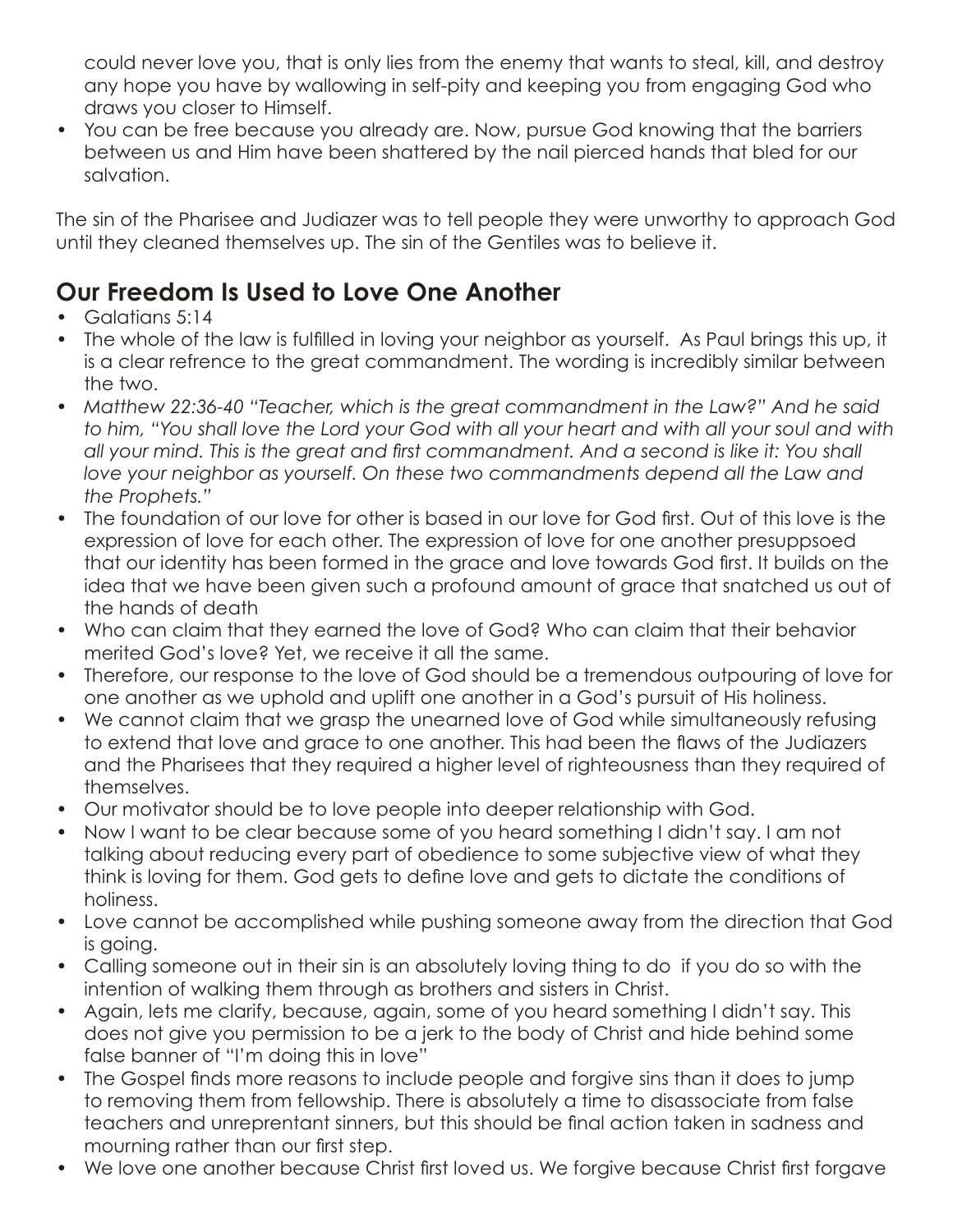us. We walk with one another through the storms and the mess of our lives because Christ took on flesh and did so for us as we were against Him.

• We need one another as a body of believers. As people come in and the church gets messy we walk with one another through the mess and encourage one another to grow so that, empowered by the Spirit within us, we go out and proclaim the Gospel in the world.

In a moment, I'm going to ask people to do something a little bit different from what we normally do. Now is your turn to respond. For some of you, you have been trapped in this judgmental form of Christianity that needs people to jump through hoops before being in relationship. The altar is open up here to come up during this last song and repent. We can take this first step to heal by acknowledging where we have sought to add to the Gospel and keep others away. For others, we have been too scared to approach God in our sin, thinking we are unclean. Run to the altar, run to God. This is your moment to bring whatever you think disqualifies you and place all things in the hand of God. If either of those are you, this moment is for you. I don't care if you are too old or too young, you aren't too anything to come to Jesus. We will pray with you and pray for you. This, is our opportunuitiy to be free in the Lord, free to follow HIm, and free to love one another.